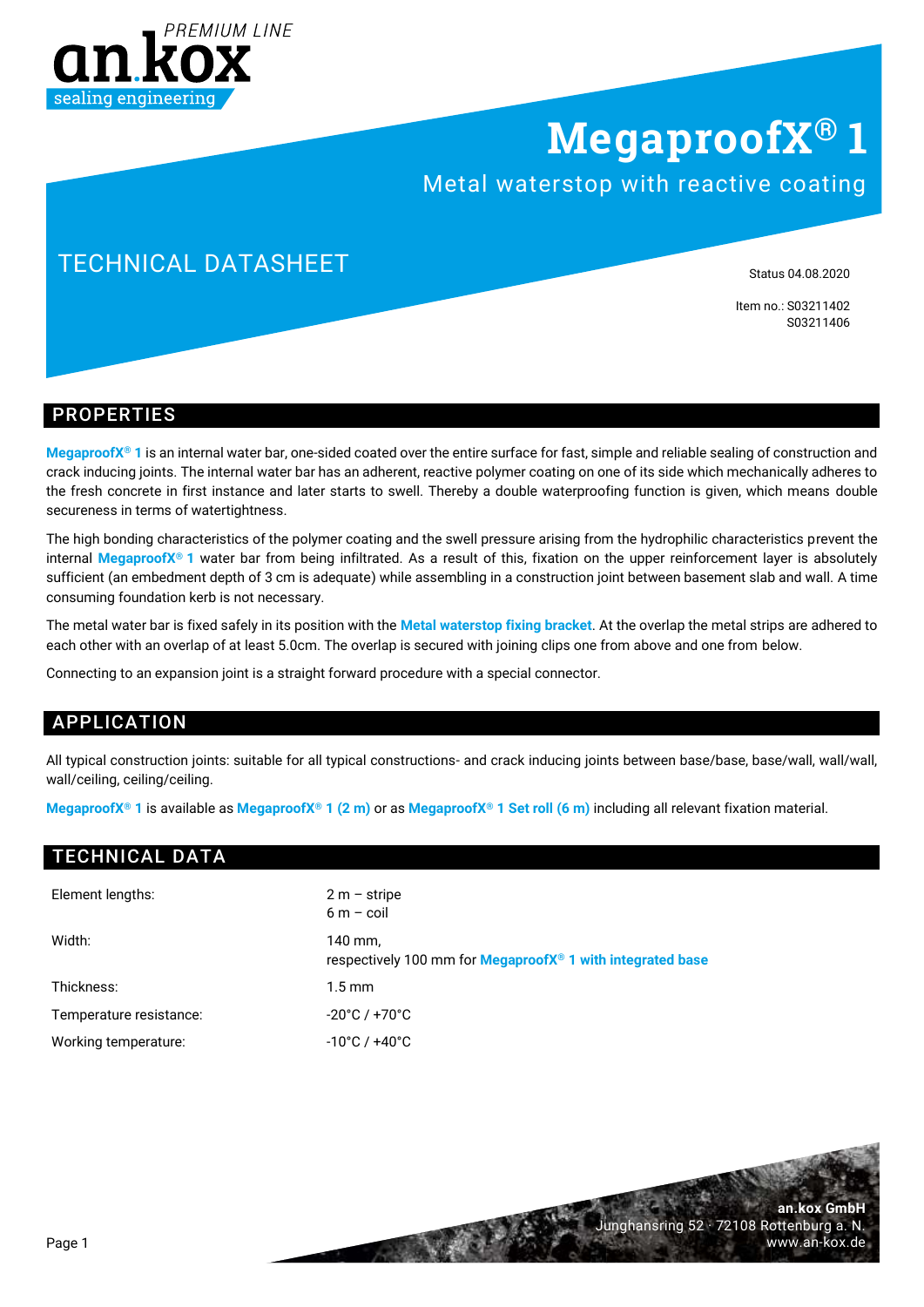

# **MegaproofX® 1**

## Metal waterstop with reactive coating

## TECHNICAL DATASHEET

Status 04.08.2020

Item no.: S03211402 S03211406

#### PACKAGING & STORAGE

2 m – strips bundle: 30 m pallet: 900 m 6 m – roll carton: 6 m pallet: 504 m

Special dimensions are available on request. **MegaproofX® 1 with integrated base** can only be delivered in 2,0 m - stripes.

**MegaproofX® 1** has to be stored in a dry place and be protected of any mechanical damage.

#### INSTALLATION

The metal water bar **MegaproofX® 1** is positioned, with the hydrophilic polymer coating facing towards the water side, along the middle of the joint (base to wall, wall to ceiling), running between the reinforcing rods and fixed in place with the ready-made fixing brackets (around 1 pcs. per metre).

**MegaproofX® 1 with integrated base** is simply positioned and secured in place by bending the integrated strips around the rebars.

In crack-control joints **MegaproofX® 1** is fixed safely in its position along the middle of the joint by preinstalled mounting clips. Mounting clips are locked per impact anchors in a prefab wall at the exterior side wall. In site-mixed concrete walls the mounting clips are locked over binding wires at the exterior reinforcement layer.

Before concreting the protection foil of half the metal water bar included in the corresponding section has to be removed. Please mind the minimal distance of 3 cm to the reinforcement. **MegaproofX® 1** sections are joined together with an overlap. The amount of overlap should correspond to the width of the attached paste-like connecting strip (minimum 5 cm). After the removal of the foil the overlap is secured with two push brackets, one from above and one from below.

The upper part of the protection foil has to be removed before concreting the second section. **MegaproofX® 1** is applied in vertical and horizontal construction joints by simply removing the overlap foil and securing the overlap with the above mentioned push brackets. Curves as well as corners are bent into position on-site. Damaged or dirty sheets must not be installed and have to be changed.

> **an.kox GmbH** Junghansring 52 · 72108 Rottenburg a. N. www.an-kox.de